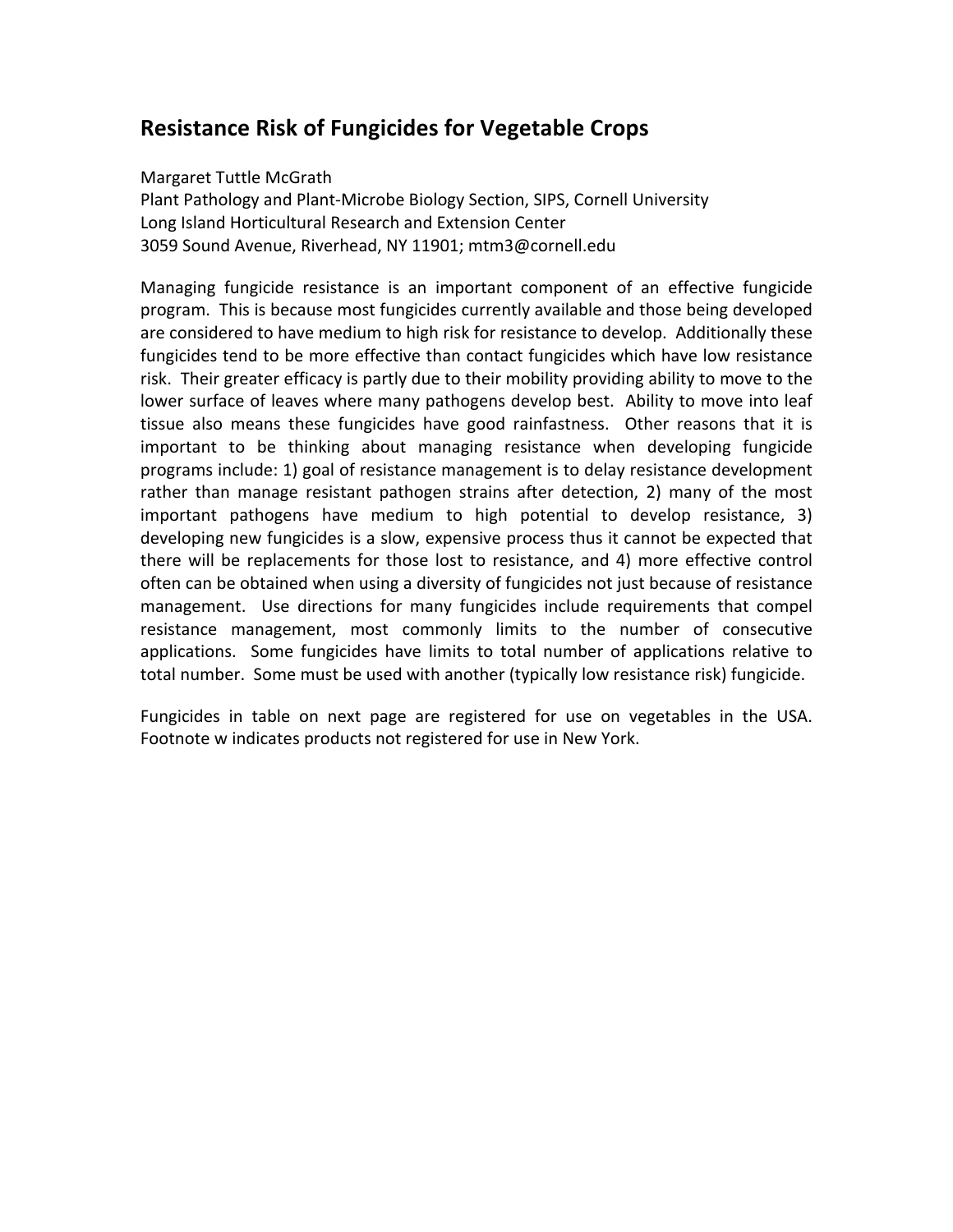| Fungicide <sup>2</sup>        | <b>Active ingredient</b>       | <b>FRAC</b>       | <b>Resistance</b> |
|-------------------------------|--------------------------------|-------------------|-------------------|
|                               |                                | code <sup>y</sup> | risk <sup>y</sup> |
| Bravo and OLP <sup>x</sup>    | chlorothalonil                 | M <sub>5</sub>    | L                 |
| Champ and OLP                 | copper hydroxide, etc.         | M <sub>1</sub>    |                   |
| Elixir                        | mancozeb + chlorothalonil      | $M3 + M5$         | L                 |
| Manzate and OLP               | mancozeb                       | M <sub>3</sub>    |                   |
| Polyram                       | metiram                        | M <sub>3</sub>    |                   |
| Microthiol Disperss + OLP     | sulfur                         | M <sub>2</sub>    | L                 |
| biopesticides                 | numerous, see separate list    | <b>NC</b>         | L                 |
| Actigard                      | acibenzolar-S-methyl           | P <sub>1</sub>    | L                 |
| Aproach                       | picoxystrobin                  | 11                | H                 |
| Aprovia Top W                 | solatenol + difenconazole      | $7 + 3$           | $M-H+M$           |
| Ariston                       | chlorothalonil + cymoxanil     | $M5 + 27$         | $L + L - M$       |
| Cabrio, Headline and OLP      | pyraclostrobin                 | 11                | Н                 |
| Cannonball                    | fludioxonil                    | 12                | $L-M$             |
| Curzate                       | cymoxanil                      | 27                | L-M               |
| <b>Emesto Silver</b>          | penflufen + prothioconazole    | $7 + 3$           | $M-H+M$           |
| Endura                        | boscalid                       | 7                 | M-H               |
| Evito                         | fluoxastrobin                  | 11                | H.                |
| Flint, Gem                    | trifloxystrobin                | 11                | H                 |
| Folicur, Tebuzol W            | tebuconazole                   | 3                 | M                 |
| Fontelis <sup>w</sup>         | penthiopyrad                   | $\overline{7}$    | M-H               |
| Forum                         | dimethomorph                   | 40                | M                 |
| Gavel                         | zoxamide + mancozeb            | $22 + M3$         | $L-M+L$           |
| Inspire Super                 | difenconazole + cyprodinil     | $3 + 9$           | $M + M$           |
| Luna Experience <sup>w</sup>  | fluopyram + tebuconazole       | $7 + 3$           | $M-H+M$           |
| Luna Tranquility <sup>W</sup> | fluopyram + pyrimethanil       | $7 + 9$           | $M-H+H$           |
| Merivon                       | fluxapyroxad + pyraclostrobin  | $7 + 11$          | $M-H+H$           |
| Moncut                        | flutolanil                     | $\overline{7}$    | $M-H$             |
| Omega                         | fluazinam                      | 29                | L                 |
| Presidio                      | fluopicolide                   | 43                | NΚ                |
| <b>Previcur Flex</b>          | propomocarb HCL                | 28                | L-M               |
| Priaxor <sup>w</sup>          | fluxapyroxad + pyraclostrobin  | $7 + 11$          | $M-H+H$           |
| Pristine                      | pyraclostrobin + boscalid      | $11 + 7$          | $H + M - H$       |
| Procure                       | triflumizole                   | 3                 | М                 |
| Proline $\overline{w}$        | prothioconazole                | $\overline{3}$    | M                 |
| ProPhyt and OLP               | phosphorous acid and salts     | 33                | L                 |
| Prosaro                       | prothioconazole + tebuconazole | $3 + 3$           | M                 |
| Quadris and OLP               | azoxystrobin                   | 11                | Н                 |
| Quadris Opti                  | azoxystrobin + chlorothalonil  | $11 + M5$         | $H + L$           |
| <b>Quadris Top</b>            | azoxystrobin + difenconazole   | $11 + 3$          | $H + M$           |
| Quash                         | metconazole                    | 3                 | М                 |
| Quilt                         | azoxystrobin + propiconazole   | $11 + 3$          | $H + M$           |
| Quintec                       | quinoxyfen                     | 13                | н                 |
| Rally                         | myclobutanil                   | $\overline{3}$    | M                 |
| Ranman                        | cyazofamid                     | 21                | M-H               |